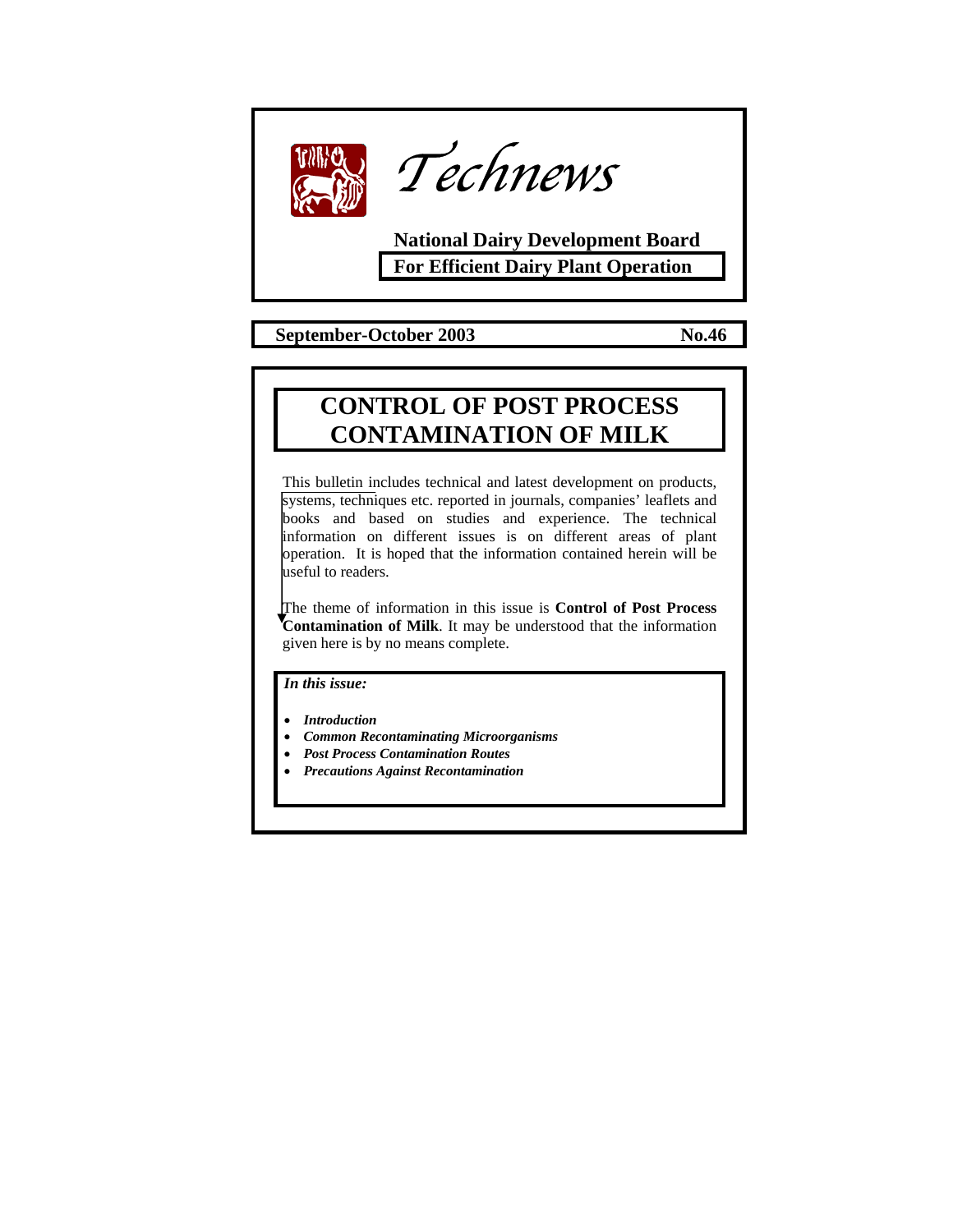## **1. INTRODUCTION**

Raw milk received in dairy plants contain bacteria resulting mostly from the contamination during its handling and bacterial growth. A lot of these are harmful – these could be pathogenic or could be milk-spoiling bacteria – and therefore are unwanted. Milk is therefore pasteurized as soon as possible after milking, in which process not only all pathogens are destroyed, but most of other bacteria are also killed. This makes milk safe for human consumption and increases its shelf-life.

However, proper processing of milk alone is not adequate to ensure the safety and quality of final product, all the links in the subsequent 'milk chain' need to be properly managed. In the absence of this, a dairy plant runs the risk of unsafe and poor quality product with attendant disastrous results. Consider for example the following incidences:

- ∗ There was an outbreak of Staphylococcal enterotoxin poisoning due to contaminated processed milk of one dairy company in Japan in 2000. Over 11000 people were affected, with 165 requiring hospitalization. Infections were traced to one plant where a single valve in the production line had been inadequately cleaned<sup>(1)</sup>. The company suffered a loss of over Rs.500 crore (Euro 103 million)<sup>(2)</sup>.
- ∗ In the USA, 29 outbreaks were recorded between 1993 and 1997 related to dairy products, of which 34% were caused by contaminated milk. A *Salmonella* spp. was isolated in three outbreaks, *Escherichia coli* in two outbreaks and one each due to *Campylotactor* and *Listeria*<sup>(3)</sup>.
- ∗ A market survey of processed milk of 10 brands in India in 1999 reported high level of  $E$ . *coli* in milk of several brands<sup> $(4)$ </sup>.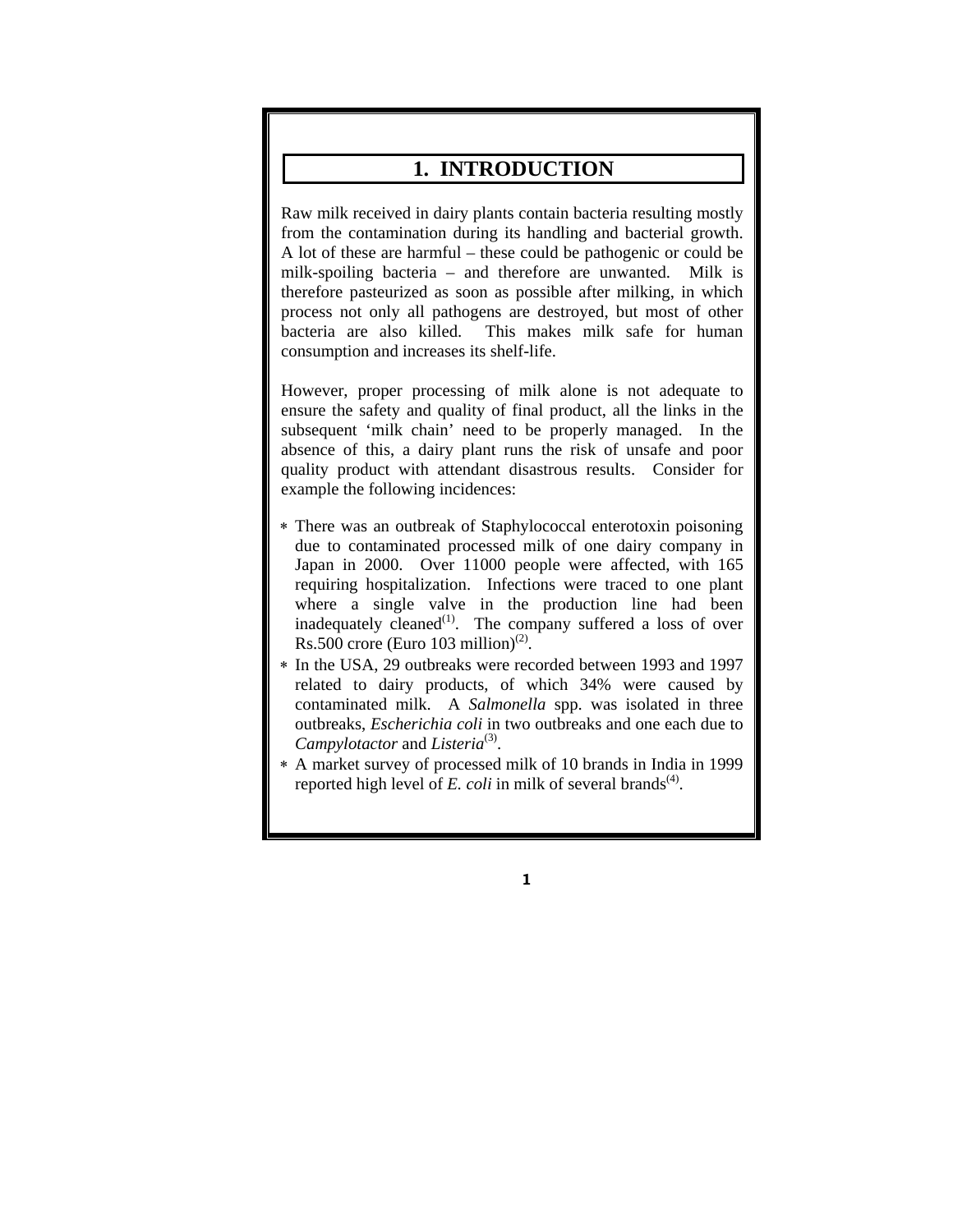∗ In an incident in USA in 1985, 16000 persons suffered salmonellosis due to drinking pasteurized low fat milk of 2 brands. The milk was found to be contaminated with *Salmonella typhimurium*. The contamination of milk occured due to crosscontamination with raw milk in the pasteurizer<sup> $(5)$ </sup>. The plant has to be closed and products recalled.

These are only a few examples: many more have been reported, and many have remained unreported. Inadequately processed milk or recontamination cause poor quality and unsafe milk which cost the dairies heavy economic losses and loss of reputation.

Reasons of low quality and unsafe processed milk include inadequate pasteurization process or post-process contamination. In most of the cases of unsafe pasteurized milk, the reason found had been post-process contamination (PPC). Therefore, while it is important to ensure proper pasteurization of milk, it is equally important to take all precautions to avoid PPC. This issue of Technews outlines major reasons of PPC and their control measures.

# **2. COMMON RECONTAMINATING MICROORGANISMS**

Pasteurized milk has been reported to be recontaminated with several types of microorganisms, spoilage-causing and/or pathogenic. Table 1 lists most common microbial hazards that have been implicated in pasterized milk.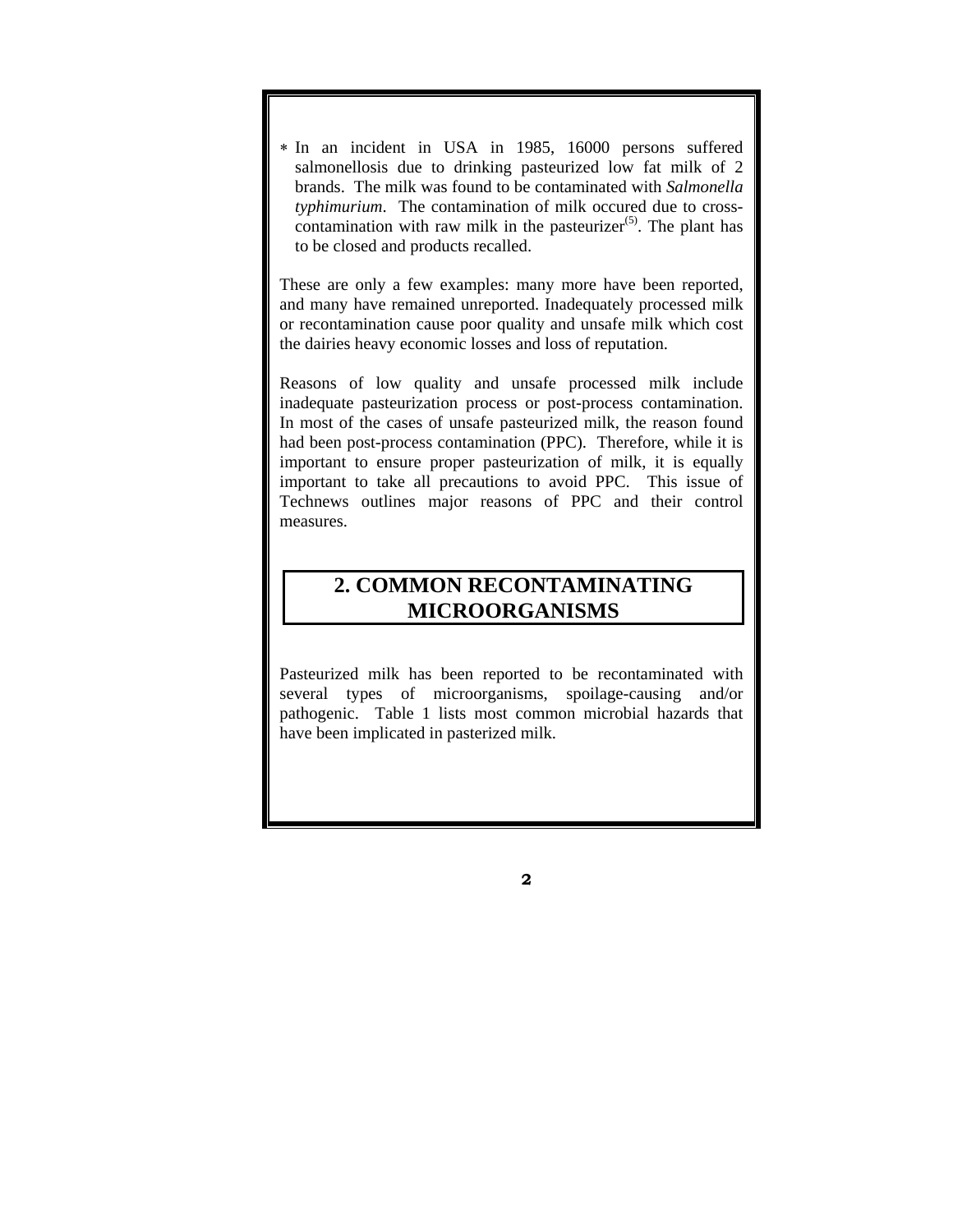| Table 1: Some microbial hazards identified in pasteurized milk                                                                                                    |           |  |
|-------------------------------------------------------------------------------------------------------------------------------------------------------------------|-----------|--|
| Microbial hazard                                                                                                                                                  | Reference |  |
| Campylobacter jejuni, Listeria monocytogenes,<br>Salmonella spp., Staphylococcal enterotoxin,<br>Yersinia enterocolitica, Shiga toxin-producing<br>E. coli (STEC) | 3         |  |
| Gram-negative pychrotrophs                                                                                                                                        | 6, 7      |  |
| Pseudomonads                                                                                                                                                      | 7.8       |  |
| <b>Bacillus cereus</b>                                                                                                                                            | 6, 7, 9   |  |

Recontamination of pasteurized milk with gram-negative pychrotrophic bacteria (GNP), responsible for spoilage of milk, has been reported to occur in filling step $^{(6, 7)}$ . Pseudemonads have been found to be the most frequently occuring bacteria in refrigerated, pasteurized milk $(7, 8)$ .

Gram-positive spores (GPS), such as *Bacillus cereus* spores, also recontaminate processed milk and are sometimes alone responsible for its spoilage<sup> $(6,7,9)$ </sup>. The contamination sites could be dead ends, pockets and traps where bacteria can get stuck in the system in case the CIP system is ineffective.

Enteropathogenic *Escherichia coli* and *Salmonella* have been reported to be present in pasteurized milk due to recontamination (1, 3). Likewise, *Campylobacter* spp., *Staphylococcus aureus* and *Listeria monocytogenes* have also been found in recontaminated  $milk$ <sup>(1, 3)</sup>.

## **3. POST PROCESS CONTAMINATION ROUTES**

Milk may be contaminated via a myriad of contact surfaces of processing and packaging equipment and plant environments (Figure 1). Milk residues on inadequately cleaned surfaces, tanks,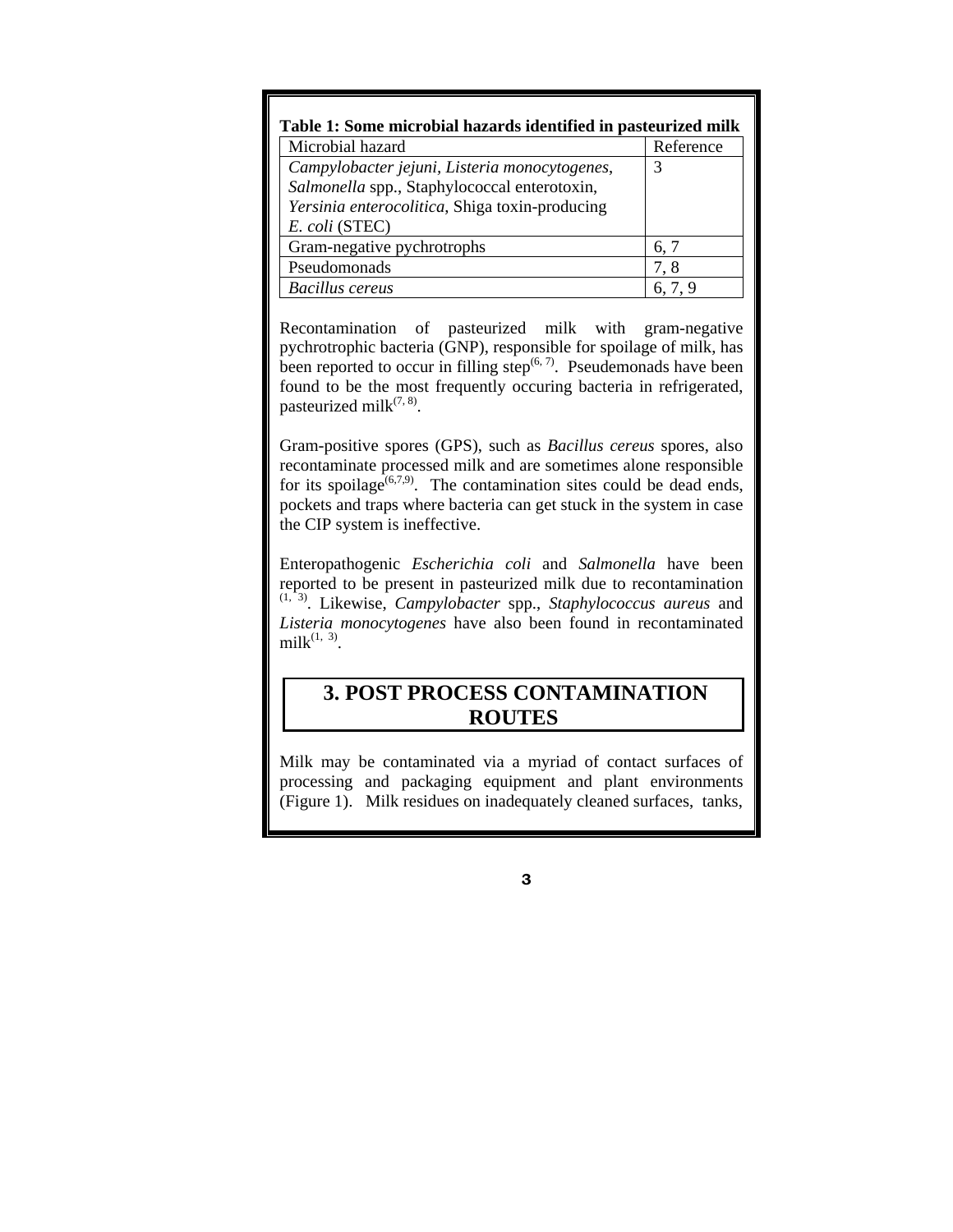pipes and valves can support the survival and growth of microbial contaminants. Spores of *B. cereus* are very hydrophobic and will attach to the equipment surfaces where they may germinate and form biofilm at sites that are difficult to clean. Contamination of milk by *B. cereus* has been demonstrated in silos, pasteurizers, milk pipelines with bad welding and packaging machines. Very often recontamination has been found to occur during filling process by the rinsing water inside and around the filling machine $^{(6)}$ . Filling procedure is an open process and allows milk to come in contact with the surrounding air and with its aerosols; condensed water on the equipment may also find its way into the milk, and the packaging material might be contaminated $(7)$ .

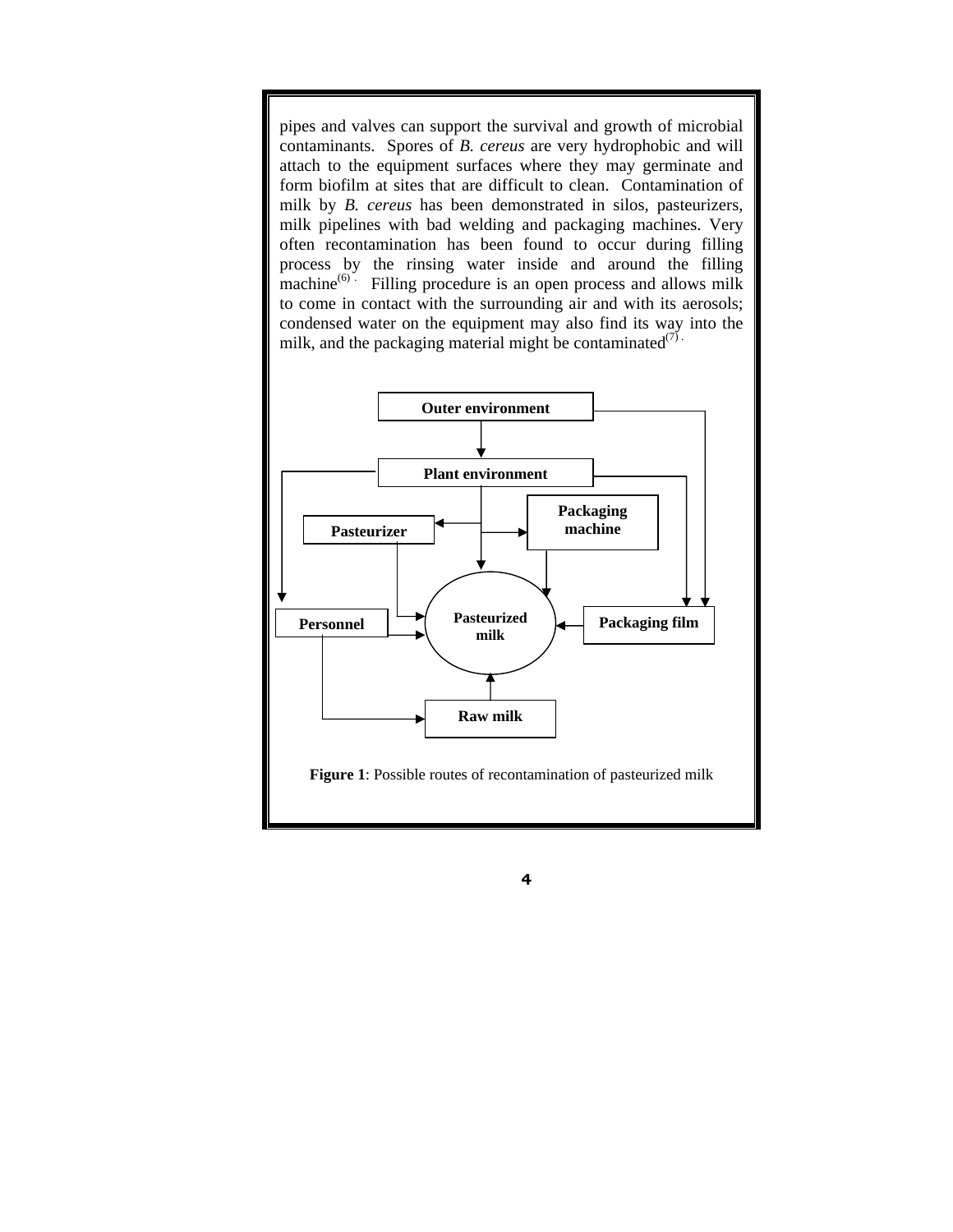Recontamination of milk could take place at various sites in equipment and pipework such as dead ends, pockets and traps $(7)$ and mixing processed milk with the recycled processed milk received back from stores $^{(2)}$ .

 Modern pasteurizers are often complex, and although efficient, these do present possibilities of cross contamination of milk. Heat treated cooling milk is passed through regeneration and cooling water sections where it is separated by relatively thin plates from raw milk and chilled water, respectively. Should any of these plates leak to allow raw milk or chilled water access to pasteurized milk, there is a significant risk of recontamination of milk with pathogens or spoilage microorganisms.

Further, the cleaning-in-place (CIP) lines and other associated lines in the pasteurizer might, if incorrectly designed or installed, allow raw milk to by-pass the pasteurizer completely.

# **4. PRECAUTIONS AGAINST RECONTAMINATION**

Prevention of recontamination of pasteurized milk is of major importance in production of pasteurized milk that is both safe and of satisfactory shelf-life. Some control measures against contamination of milk with specific pathogens are listed in Technews Issues 31 and 32. Modern equipment such as plate pasteurizers and filling machines are usually designed and constructed to minimize the possibility of the pasteurized product being contaminated, however, adequate precautions are required to be taken to ensure that post-process contamination does not take place. Some of the important precautions are elaborated below: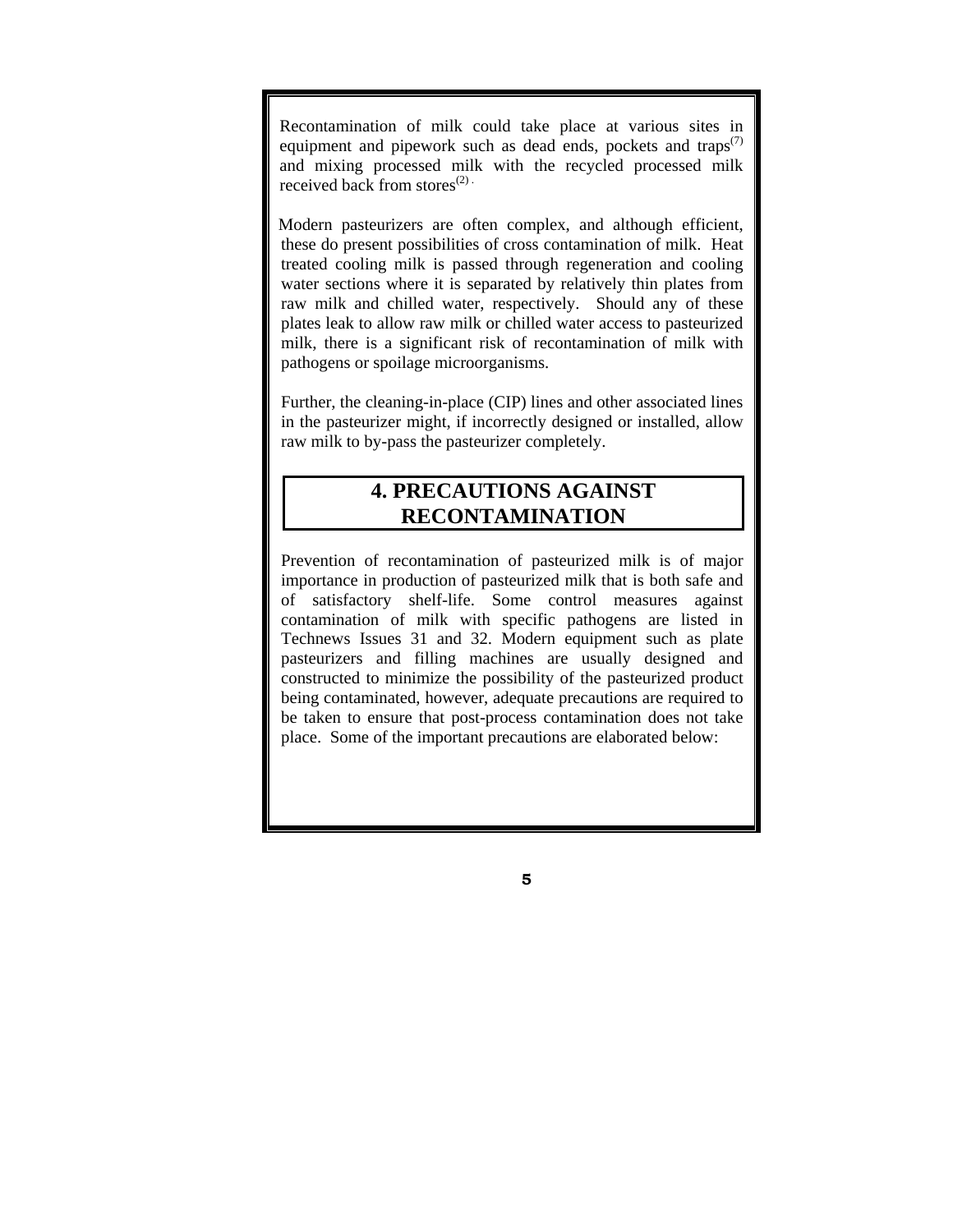#### **1. Source: Plant environment**

**Pathway**: Usually indirect via contamination of equipment. Also possible via personnel and packaging.

**Precautions**: Eliminate contamination of pasteurized milk side of regenerator of pasteurizer by leakage etc. from raw milk and coolant sides. Correct environmental sanitation.

#### **2. Source: Equipment**

**Route**: Direct as following:

- i) Contamination of equipment by raw-milk, coolant leaked in regenerator or cooling section, respectively, due to gasket failure, splits or pin, hones in pasteurizer plates, improper pipelines / valves arrangement.
- ii) Contamination by stagnant milk or milk deposits at dead ends, valves, gaskets etc.
- iii)Inadequate CIP and manual cleaning, where necessary, such as valves and sampling cocks; development of biofilms and colonization of milk contact surfaces by micro-organisms.

### **Precautions**:

- i) Vent interspace between seals to atmosphere to provide an immediate visual indication of gasket failure.
- ii) Maintain a positive pressure balance, at least 0.5 bar (0.5 kg/sq. cm), between pasteurized milk and raw milk in the regeneration section.
- iii) Ensure correct positioning of flow diverter and associated pipework to avoid contamination of pasteurized milk when forward-flow resumes after diversion.
- iv) Restrict operating periods to 8 h.

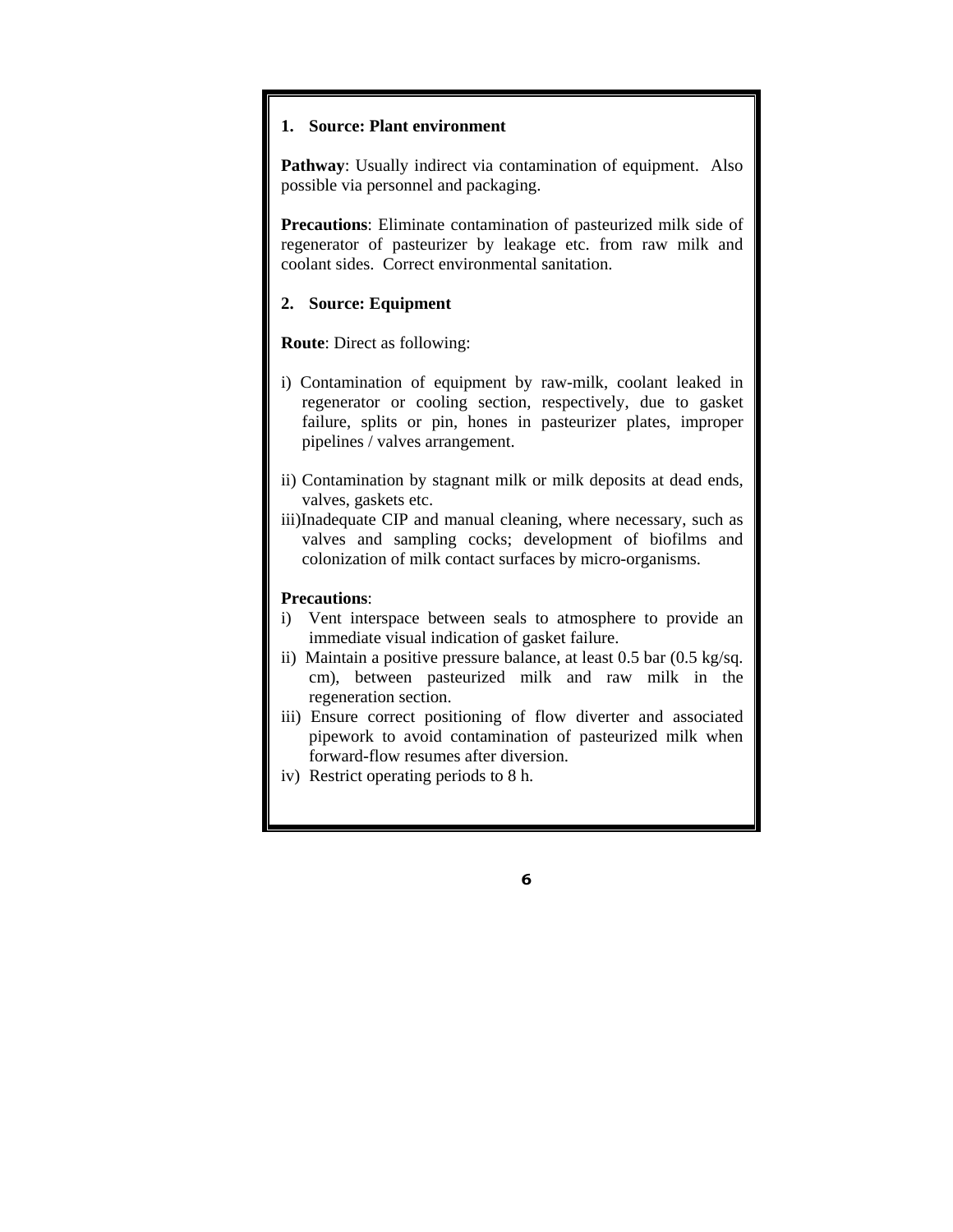- v) Testing for corrosion cracks and pinholes by a lithium injection test twice a year.
- vi) Visual inspection every day for back pressure control.
- vii) Milk contact surfaces of pasteurizing plant should be fabricated from high grade stainless steel and polished by electro-polishing to avoid crevices and consequent entrapment of soil. Welds, joins etc. should be finished to the highest possible standard.
- viii)Follow suitable cleaning and sanitization programmes for pasteurizer, storage tanks, silos etc.
- ix) Extra cleaning in case of more than 3 days between processing runs.
- x) Dismantling and inspection every 5 years.

### **3. Source: Raw milk**

**Pathway:** Direct or indirect via contamination of plant environment, passive transfer or hands of personnel, etc.

### **Precautions**:

- i) Correct design of equipment and related pipework.
- ii) Correct operation and maintenance of pasteurizer.
- iii) Correct plant layout
- iv) Control of personnel movement and avoidance of 'hands-on' operations involving milk or milk contact surface.

### **4. Source: Personnel**

**Route:** i) Direct due to personnel suffering clinical illness or being chronic carrier of pathogens.

ii) Indirect due to introduction to plant of contamination from outside environment.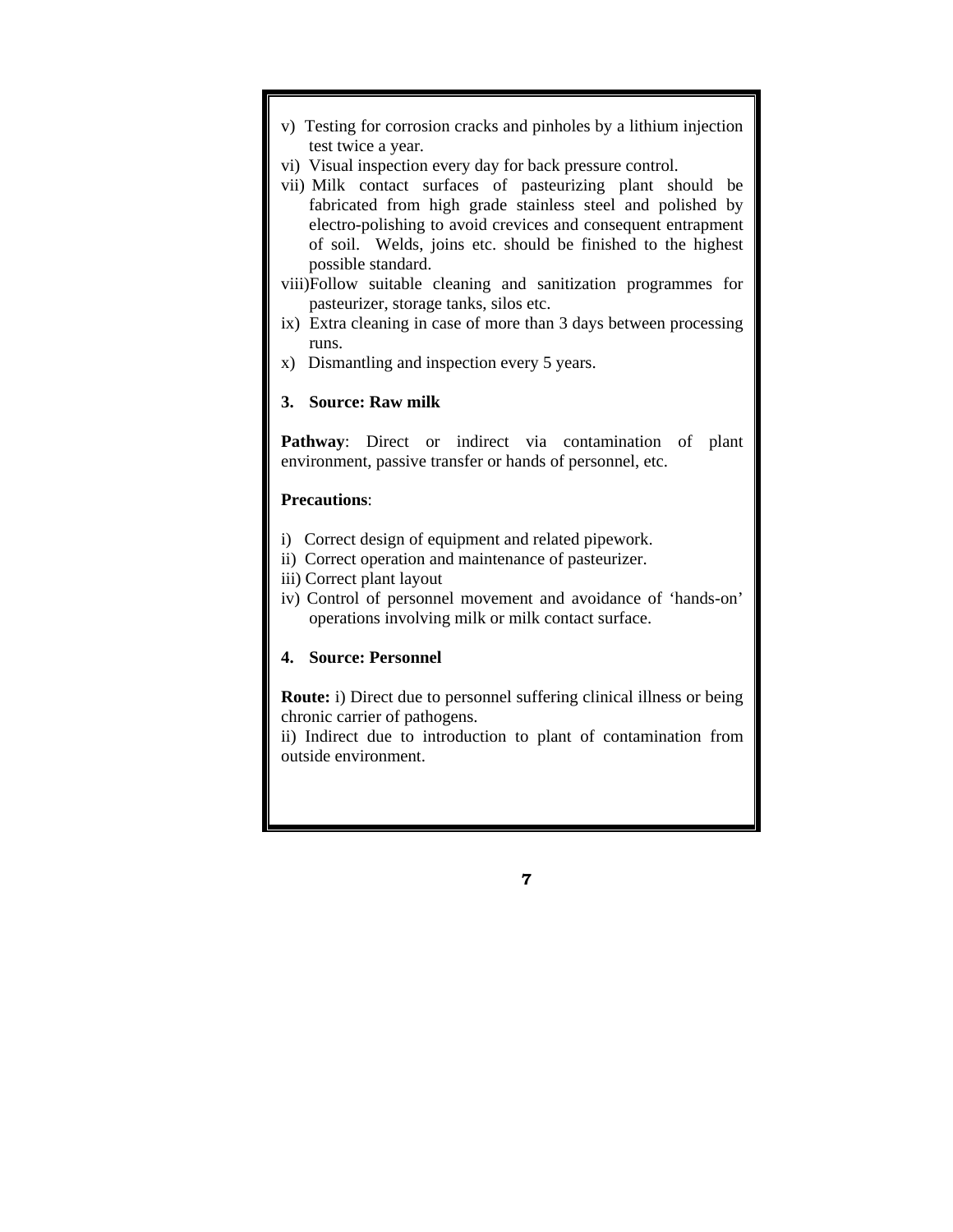**Precautions: i**) Follow appropriate medical and exclusion policies.

- ii) Ensure good personal hygiene and correct use of protective clothing and footwear (see Technews Issue 37).
- iii) Prohibit raw produce such as eggs being brought into the plant by farmers or workers for sale to fellow workers.

### **5. Source: Packaging**

**Route:** i) Failure to adequately sterilize the packaging film in the packaging machine.

ii) Contamination of packaging from plant environment, etc.

#### **Precautions:**

- i) Ensure correct functioning of required ultra-violet light system so that the packaging film is properly sterilized.
- ii) Protect packaging from contamination.
- iii) Cleaning and disinfection of packaging machine and buffer storage tanks according to conformed procedures. Avoid rinsing with water during filling.
- iv) Disinfection of specific machine parts by alcohol spraying.
- v) Adherence to keep hygienic conditions during filling.
- vi) Follow conformed procedures regarding start, stop and interruptions.
- vii) Remove first 20 packs.

It is of particular importance to ensure that there are no crossconnections between raw milk equipment and piping and pasteurized product equipment and piping. CIP systems should be separate for raw milk equipment and processed milk equipment. It should be ensured that pipelines and valves cannot be arranged and/or fail in such a way that pasteurized product or pasteurized product lines could be contaminated.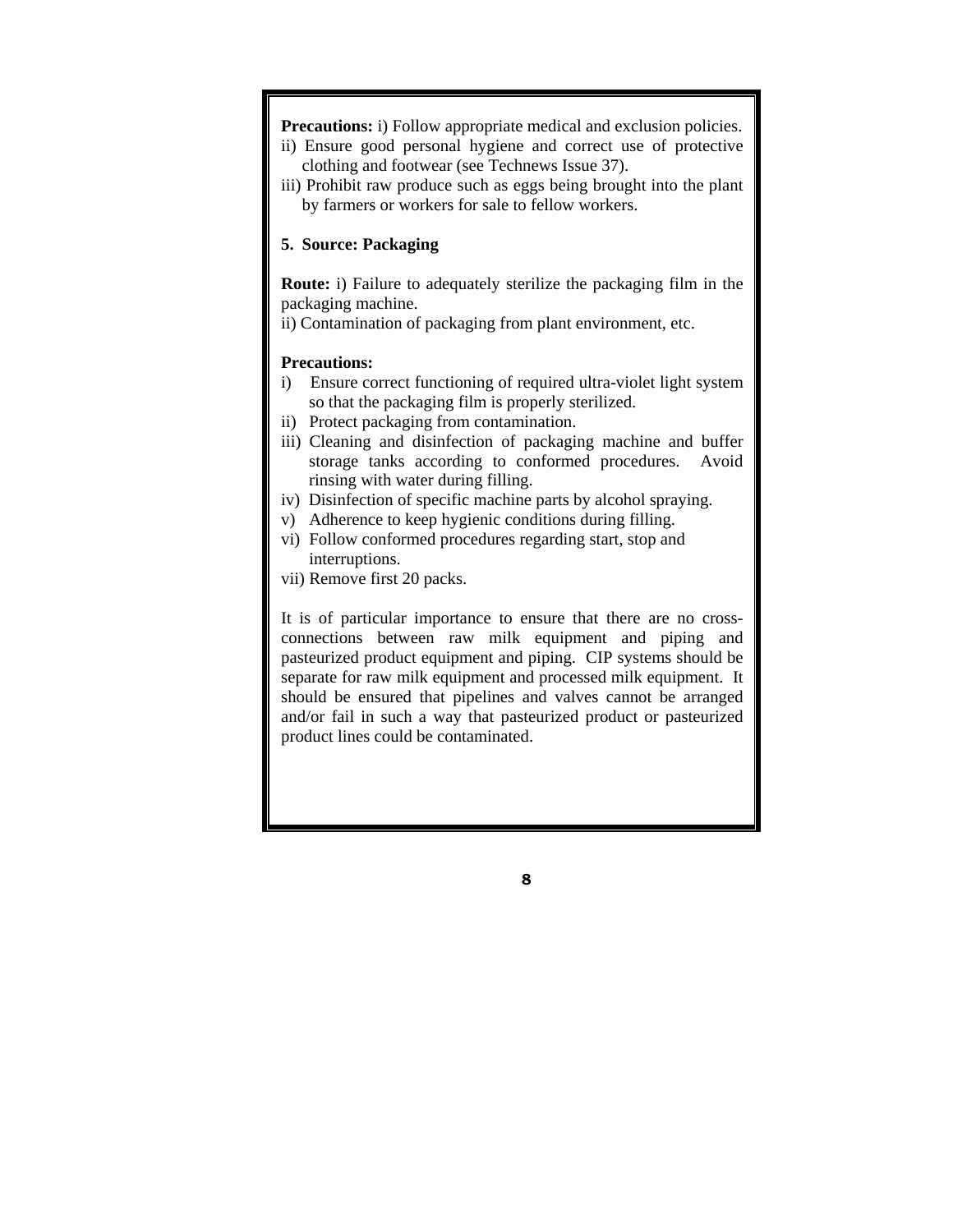It is critical to ensure that the flow diversion valve is correctly installed and operated so that under-processed milk is not carried forward. The operation of the flow diversion valve should be checked each time the plant is started up and the correct operation of the recorded pen assured.

Maintenance of the correct temperature and holding time for the process should be ensured. Recording thermometers should be checked daily against a calibrated mercury-in-glass thermometer and holding times validated annually.

Unnecessary product handling steps between processing and filling should be avoided. In addition, the lines leading to the filler should be designed for efficient cleaning-in-place. Packaging machines themselves should be designed with emphasis on cleanability and potential for contamination during filling.

The location of the filler is also important. It is undesirable to place a milk filler in the same room as an open cheese vat when the environment could contain significant bacterial load. It is a good practice if the filler is placed in a designated filler room that operates under specific white-room guidelines, i.e., filtered air, employee dress-code, etc. The packaging material should be stored in a clean and sanitary manner to avoid contamination (see Technews Issue 2, May-June 1996).

Finally, milk processing and filling operations should be carried out following good manufacturing practices (see Technews Issues 38 & 39).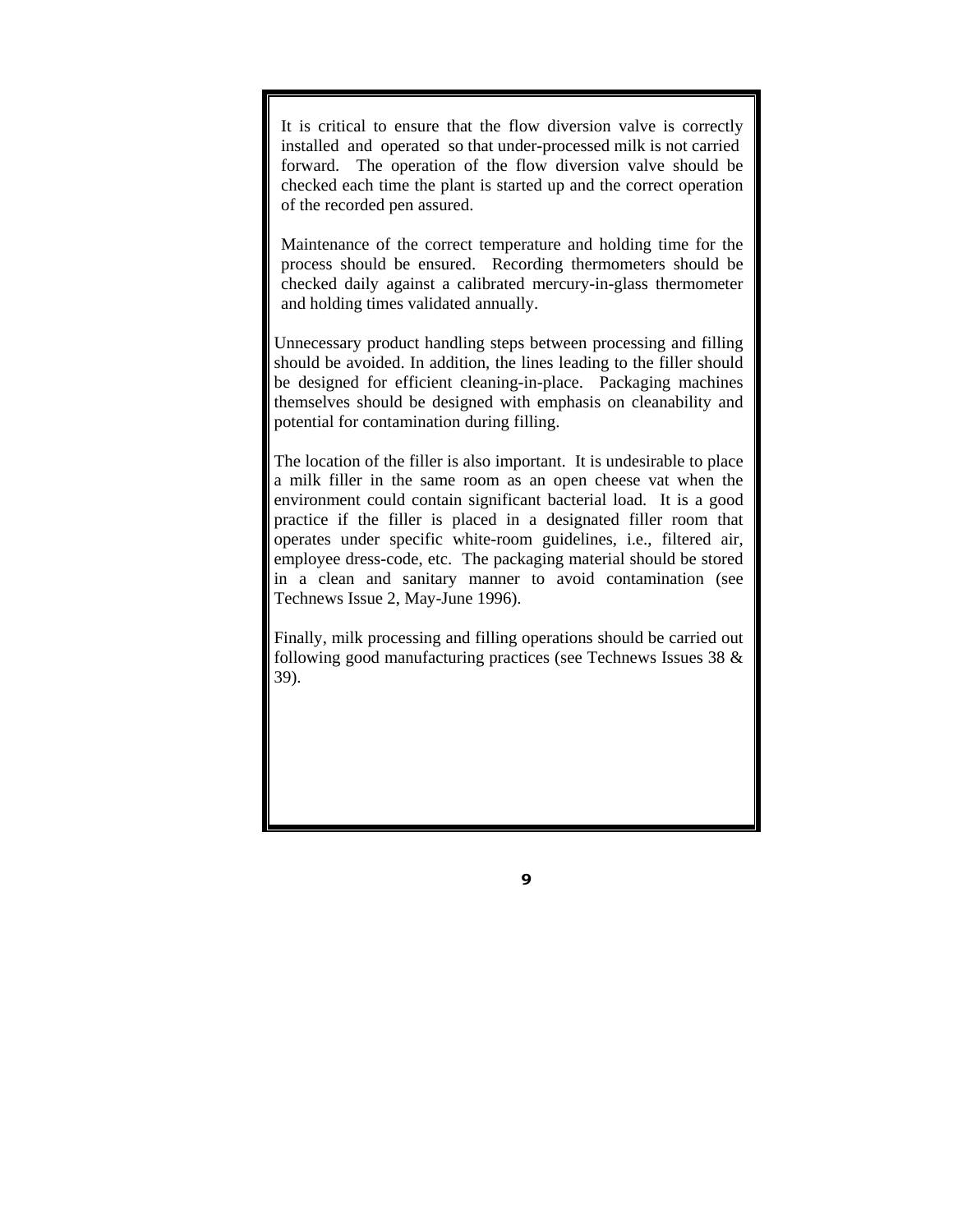| <b>REFERENCES</b> |                                                                                                                                                                                                                                                 |
|-------------------|-------------------------------------------------------------------------------------------------------------------------------------------------------------------------------------------------------------------------------------------------|
| 1.                | Howie, Ali (2001). Dairies put on bug alert, Dairy Industries<br><b>International</b> , August, pp 32-33.                                                                                                                                       |
| 2.                | Bragg, S. (2002). Controlling quality, Dairy Industries<br><b>International</b> , July, pp 25-26.                                                                                                                                               |
| 3.                | Desmarchelier, P.M. (2001). Pathogenic microbiological<br>contaminants of milk, Aust. J. Dairy Tech, 56(2), pp 123-125                                                                                                                          |
| 4.                | Anonymous (1999). Milk shows true colours, Insight, January-<br>February, pp 6-13                                                                                                                                                               |
| 5.                | Anonymous (2003). Food poisoning / contaminants incident<br>summaries: Summary No.4, (in Appendices), Food Safety,<br>Industry Council for Development, website: http://www.icd-<br>online.org/an/html/download.html                            |
| 6.                | Eneroth, A. Svensson, B., Molin, G. and Christiansson, A.<br>(2001). Contamination of pasteurized milk by Bacillus cereus in<br>the filling machine, <b>J. Dairy Research</b> , 68, pp 189-196                                                  |
| 7.                | Eneroth, A. Christiansson, A., Brendehaug, J. and Molin, G.<br>(1998). Critical contamination sites in the production line of<br>pasteurized milk, with reference to the psychrotropic spoilage<br>flora, International Dairy J., 8. pp 829-834 |
| 8.                | Craven, H.M. and Macauley, B.J. (1992). Microorganisms in<br>pasteurized milk after refrigerated storage. 1. Identification of<br>types, Aust. J. Dairy Tech., 47, pp 38-45                                                                     |
| 9.                | te Giffel, M.C., Beumer, R.R., Bonestroo, M.H. and Rombouts,<br>F.M. (1996). Incidence and characterization of Bacillus cereus in<br>two dairy plants, Netherlands Milk and Dairy J., 50, pp 479-<br>492                                        |